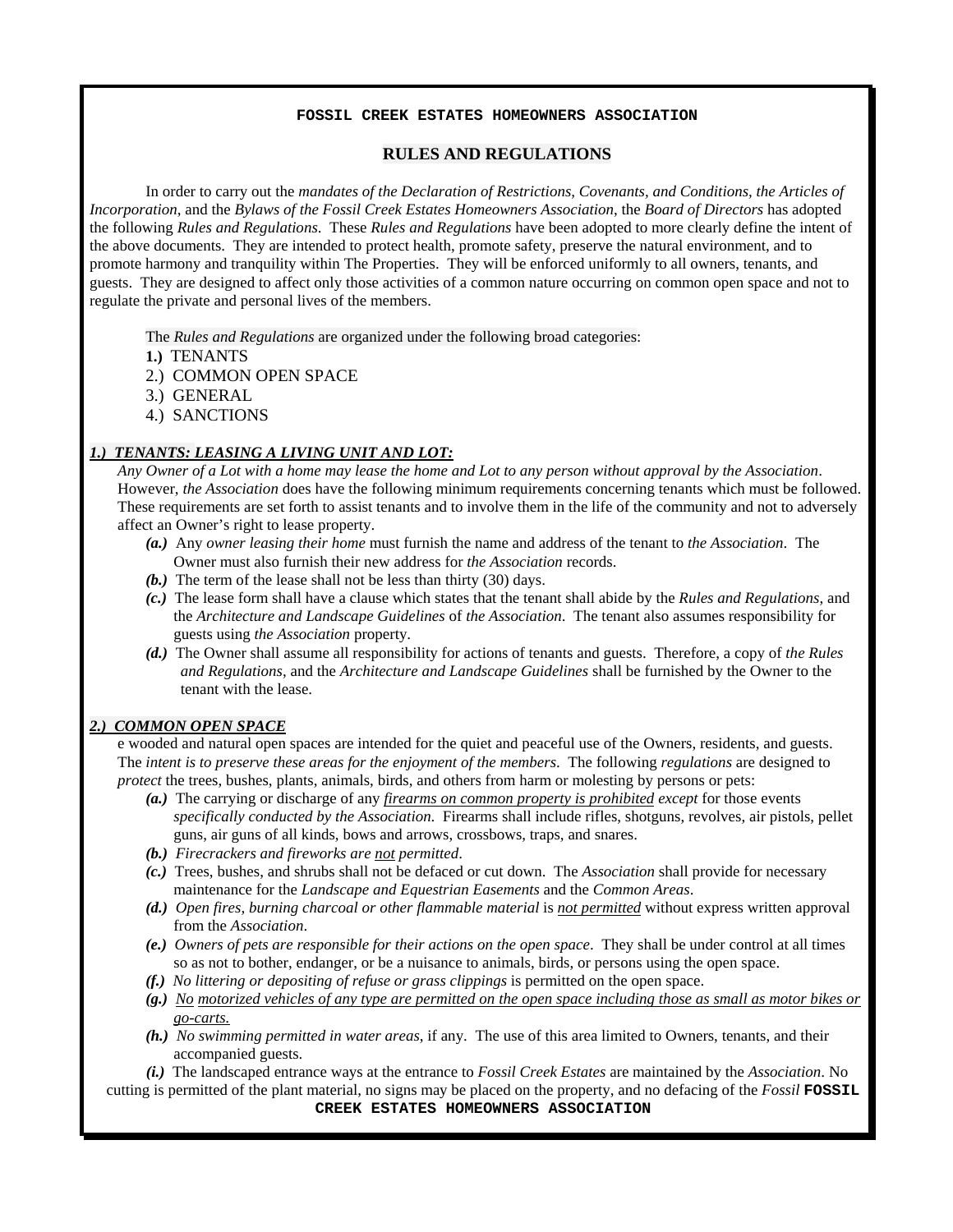## **RULES AND REGULATIONS**

In order to carry out the *mandates of the Declaration of Restrictions, Covenants, and Conditions, the Articles of Incorporation*, and the *Bylaws of the Fossil Creek Estates Homeowners Association*, the *Board of Directors* has adopted the following *Rules and Regulations*. These *Rules and Regulations* have been adopted to more clearly define the intent of the above documents. They are intended to protect health, promote safety, preserve the natural environment, and to promote harmony and tranquility within The Properties. They will be enforced uniformly to all owners, tenants, and guests. They are designed to affect only those activities of a common nature occurring on common open space and not to regulate the private and personal lives of the members.

The *Rules and Regulations* are organized under the following broad categories:

- **1.)** TENANTS
- 2.) COMMON OPEN SPACE
- 3.) GENERAL
- 4.) SANCTIONS

## *1.) TENANTS: LEASING A LIVING UNIT AND LOT:*

*Any Owner of a Lot with a home may lease the home and Lot to any person without approval by the Association*. However, *the Association* does have the following minimum requirements concerning tenants which must be followed. These requirements are set forth to assist tenants and to involve them in the life of the community and not to adversely affect an Owner's right to lease property.

- *(a.)* Any *owner leasing their home* must furnish the name and address of the tenant to *the Association*. The Owner must also furnish their new address for *the Association* records.
- *(b.)* The term of the lease shall not be less than thirty (30) days.
- *(c.)* The lease form shall have a clause which states that the tenant shall abide by the *Rules and Regulations*, and the *Architecture and Landscape Guidelines* of *the Association*. The tenant also assumes responsibility for guests using *the Association* property.
- *(d.)* The Owner shall assume all responsibility for actions of tenants and guests. Therefore, a copy of *the Rules and Regulations*, and the *Architecture and Landscape Guidelines* shall be furnished by the Owner to the tenant with the lease.

#### *2.) COMMON OPEN SPACE*

e wooded and natural open spaces are intended for the quiet and peaceful use of the Owners, residents, and guests. The *intent is to preserve these areas for the enjoyment of the members*. The following *regulations* are designed to *protect* the trees, bushes, plants, animals, birds, and others from harm or molesting by persons or pets:

- *(a.)* The carrying or discharge of any *firearms on common property is prohibited except* for those events *specifically conducted by the Association*. Firearms shall include rifles, shotguns, revolves, air pistols, pellet guns, air guns of all kinds, bows and arrows, crossbows, traps, and snares.
- *(b.) Firecrackers and fireworks are not permitted*.
- *(c.)* Trees, bushes, and shrubs shall not be defaced or cut down. The *Association* shall provide for necessary maintenance for the Common Areas. The Lot Owner shall provide for necessary maintenance for the Landscape and Equestrian Easements on their lot.
- *(d.) Open fires, burning charcoal or other flammable material* is *not permitted* without express written approval from the *Association*.
- *(e.) Owners of pets are responsible for their actions on the open space*. They shall be under control at all times so as not to bother, endanger, or be a nuisance to animals, birds, or persons using the open space.
- *(f.) No littering or depositing of refuse or grass clippings* is permitted on the open space.
- *(g.) No motorized vehicles of any type are permitted on the open space including those as small as motor bikes or go-carts.*
- *(h.) No swimming permitted in water areas*, if any. The use of this area limited to Owners, tenants, and their accompanied guests.
- *(i.)* The landscaped entrance ways at the entrance to *Fossil Creek Estates* are maintained by the *Association*. No cutting is permitted of the plant material, no signs may be placed on the property, and no defacing of the *Fossil Creek Estates* entry feature or alterations to it are permitted. The adjacent fence and landscaping areas will also be maintained by the *Association*.